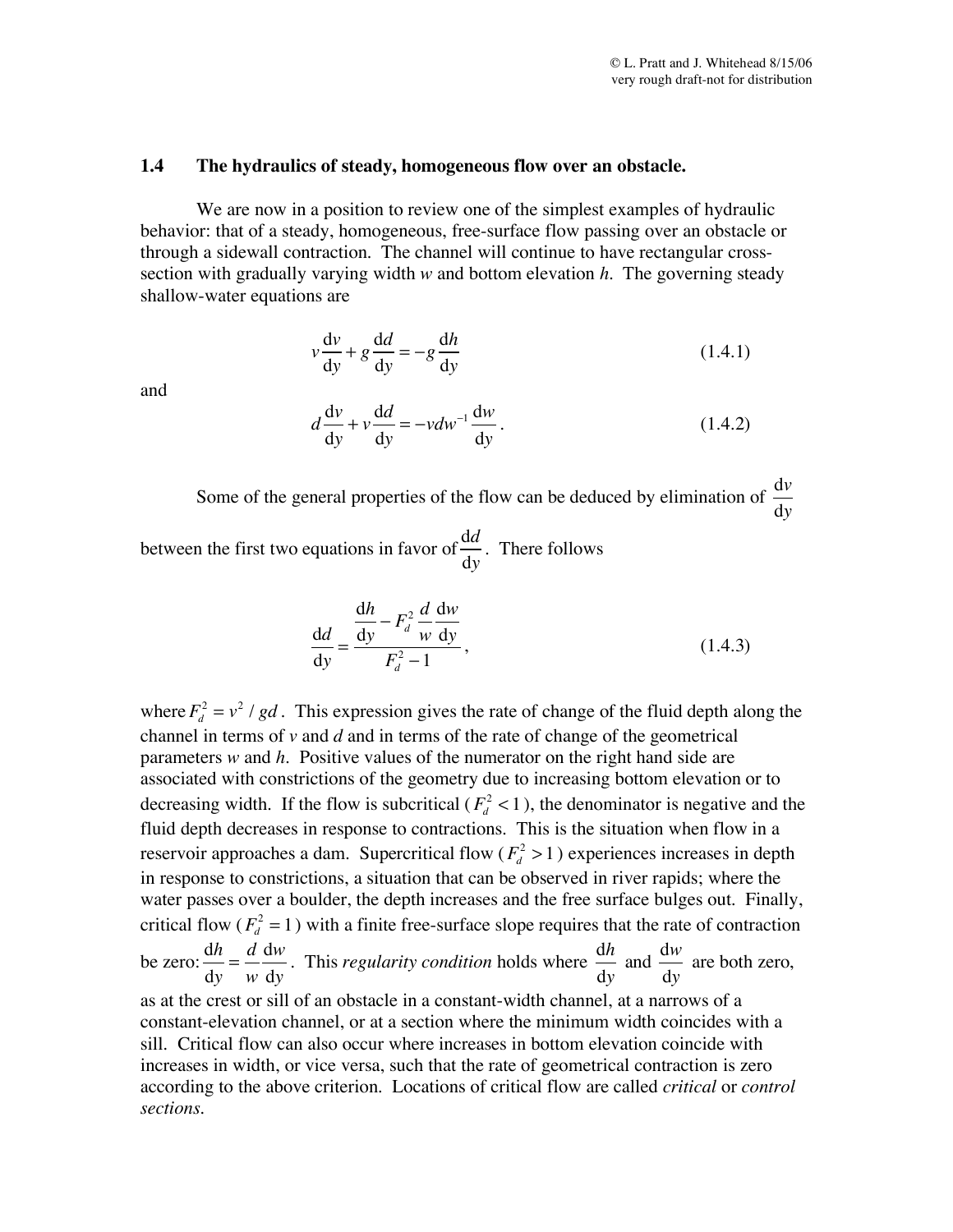Now consider the class of steady flows that arises when *w* is constant and the channel contains a single obstacle of height  $h_m$ , as shown in Figure 1.1.1c. Normally, computation of the flow is carried out using statements of conservation of energy:

$$
\frac{v^2}{2} + gd + gh = B\,,\tag{1.4.4}
$$

and conservation of volume transport:

$$
vdw = Q, \tag{1.4.5}
$$

obtained through the integration of (1.4.1) and (1.4.2) with respect to *y*. The constants *B* and *Q* represent the Bernoulli 'head' and volume flow rate. The former is the energy per unit mass of a fluid parcel and is always independent of depth in our slab-like, shallowwater system. For steady flow, (1.4.4) indicates that *B* is independent of *y* as well.

Solutions for the fluid depth can be found by eliminating *v* between (1.4.4) and (1.4.5), with the result:

$$
\frac{Q^2}{2w^2d^2} + gd = B - gh.
$$
\n(1.4.6)

The quantity *B-gh*, sometimes called the *specific energy,* is the total energy minus the potential energy provided by the bottom elevation. It represents the intrinsic energy of the flow. Changing the bottom elevation alters the specific energy, forcing the depth to adjust to new values. One approach to the steady flow problem is to imagine that *Q* and *B* are predetermined, say, by conditions set far upstream of the obstacle, so that one can march along the channel, using (1.4.6) to calculate the depth at each point along the way. Of course (1.4.6) is cubic and there may be more than one value of *d* for each *h,* a situation which can be clarified by plotting *h (*or, more conveniently, *B-gh*) as a function of *d*. To make such a plot as general as possible, we first render (1.4.6) dimensionless by dividing by *gD*, where *D* is a scale chosen for convenience as  $(Q/w)^{2/3}g^{-1/3}$ . Then let  $\tilde{d} = d/D$ ,  $\tilde{h} = h/D$ , and  $\tilde{B} = B/gD$ . The resulting relation

$$
\frac{1}{2(\tilde{d})^2} + \tilde{d} = \tilde{B} - \tilde{h}
$$
 (1.4.7)

is plotted in Figure 1.4.1a. To construct a solution at a particular *y*, first set the normalized energy  $\tilde{B}$  and note the bottom elevation  $\tilde{h}$  at that *y*. This fixes a point on the ordinate  $\tilde{B} - \tilde{h}$ . If the latter is > 3/2, two possible solutions for  $\tilde{d}$  can be found. One corresponds to the left-hand branch and the other to the right-hand branch of the curve. There is one solution for  $\tilde{B} - \tilde{h} = 3/2$  corresponding to the minimum of the curve. Here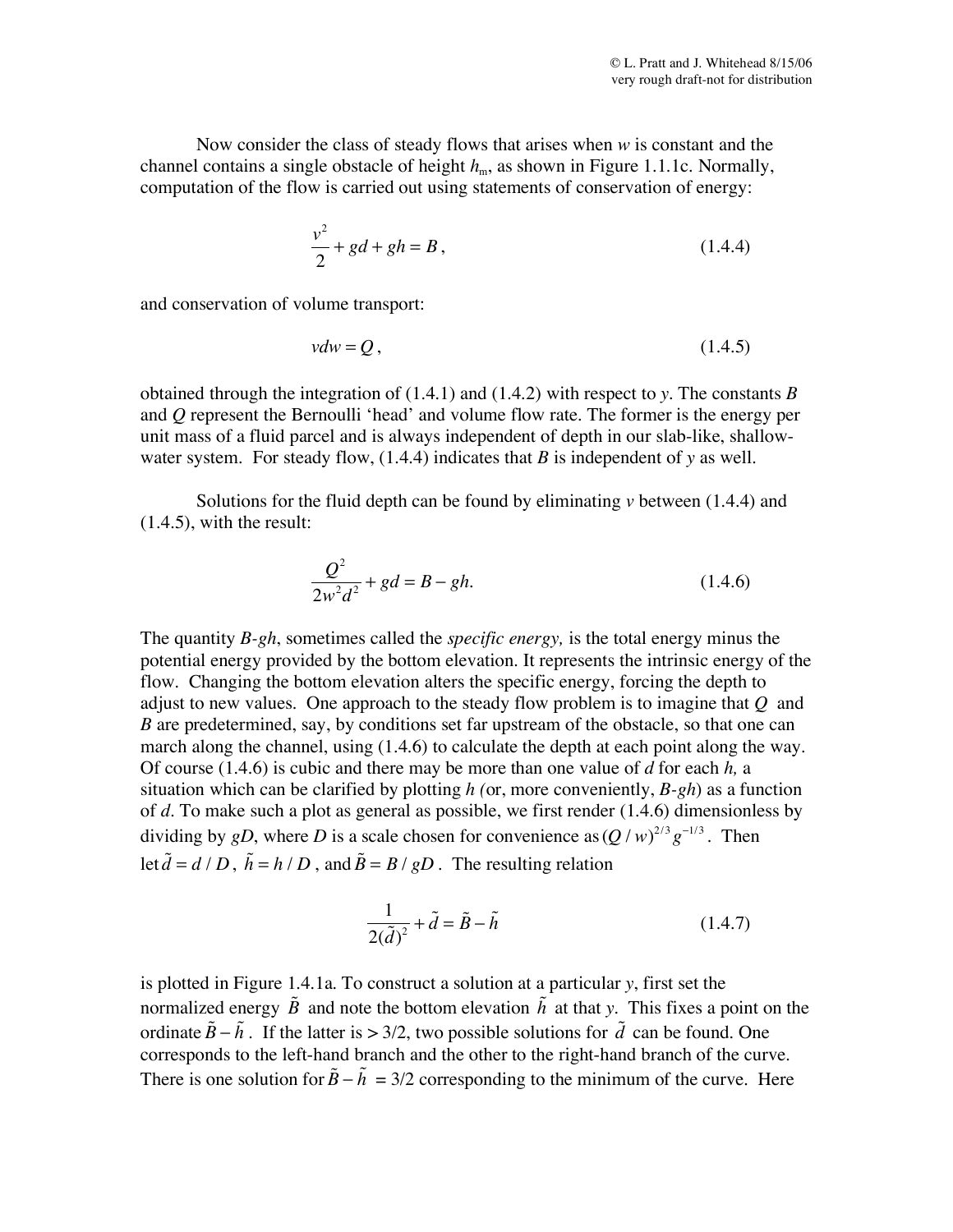$$
\frac{\partial}{\partial \tilde{d}} \left( \frac{1}{2 \tilde{d}^2} + \tilde{d} \right) = -\frac{1}{\tilde{d}^3} + 1 = 0.
$$
 (1.4.8)

and therefore  $\tilde{d} = 1$  or  $d = (Q/w)^{2/3}g^{-1/3} = (vd)^{2/3}g^{-1/3}$  or, finally,  $F_d^2 = v^2 / gd = 1$ . The solution at the minimum of the curve therefore corresponds to critical flow. The left hand branch of the curve is associated with smaller depths and, since the flow rate is the same, larger velocities. Therefore the left-hand branch corresponds to supercritical  $(F_d^2 > 1)$ flow, while the right-hand branch corresponds to subcritical  $(F_d^2 < 1)$  flow. Constructing a solution requires choosing between the right- and left-hand branches, and there is nothing thus far to suggest how this choice is to be made.

Ignoring, for the moment, the dilemma of being forced to choose between two possible solutions, we arbitrarily begin on the subcritical branch of the solution curve. To construct a solution over a particular obstacle, begin at the section  $(y = y_1)$  upstream of the obstacle, where  $\tilde{h} = 0$ . To find the depth  $\tilde{d}$  at this section, go to Fig. 1.4.1a and read off the value  $\tilde{d}(y_1)$  corresponding to  $\tilde{B} - \tilde{h}(y_1) = \tilde{B}$ . Next, move forward along the channel to where the bottom elevation  $\tilde{h}$  begins to increase, causing  $\tilde{B} - \tilde{h}$  to decrease. Remaining on the subcritical branch of the solution curve leads to lower values of  $\tilde{d}$  as indicated by the arrows drawn above the curve. We can continue in this way until we reach the obstacle's sill at  $y = y_s$  and  $\tilde{h} = \tilde{h}_m$ . If the sill elevation  $\tilde{h}_m$  is sufficiently small that  $\tilde{B} - \tilde{h}_m > 3/2$  the minimum of the solution curve is not reached and the depth  $\tilde{d}(y_s)$ will exceed the critical depth  $\tilde{d} = 1$ . Continuing further downstream causes one to retrace the solution curve in Figure 1.4.1a as indicated by the arrows drawn underneath. After the obstacle is passed  $(y = y_2)$ , the depth returns to its upstream value. It is left as an exercise to show that where the depth decreases, the elevation  $h + d$  of the free surface also decreases, so that the free surface will appear as shown in Figure 1.4.1b. Note that the solution is symmetrical in the sense that equal bottom elevations upstream and downstream of the sill see the same fluid depth. If the left-hand branch of the solution curve had been traced for the same topographic variations, a symmetrical supercritical solution with  $\tilde{d}$  *increasing* over the obstacle would have resulted. We will refer to these solutions as pure subcritical or pure supercritical flow.

Next suppose that  $\tilde{B} - \tilde{h}_m = 3/2$  so that the minimum of the solution curve is just reached at the sill. If the approach to the sill had been along the subcritical solution branch, there are two choices in constructing the downstream solution. First, one retraces the subcritical solution branch as in the above example. Second, one precedes onto the supercritical branch and thereby traces out an asymmetrical solution with the fluid depth *decreasing* in the downstream direction. This situation is depicted in Figure 1.4.2. As it turns out, the first of these scenarios results in a solution with a discontinuity in the free surface slope at the sill and can be ruled out. The proof of this result is the subject of Exercise 1 below. The preferred solution is thus the one with subcritical flow upstream, supercritical flow downstream, and critical flow at the sill. This type of flow, which resembles flow over a dam or spillway, is often described as being *hydraulically*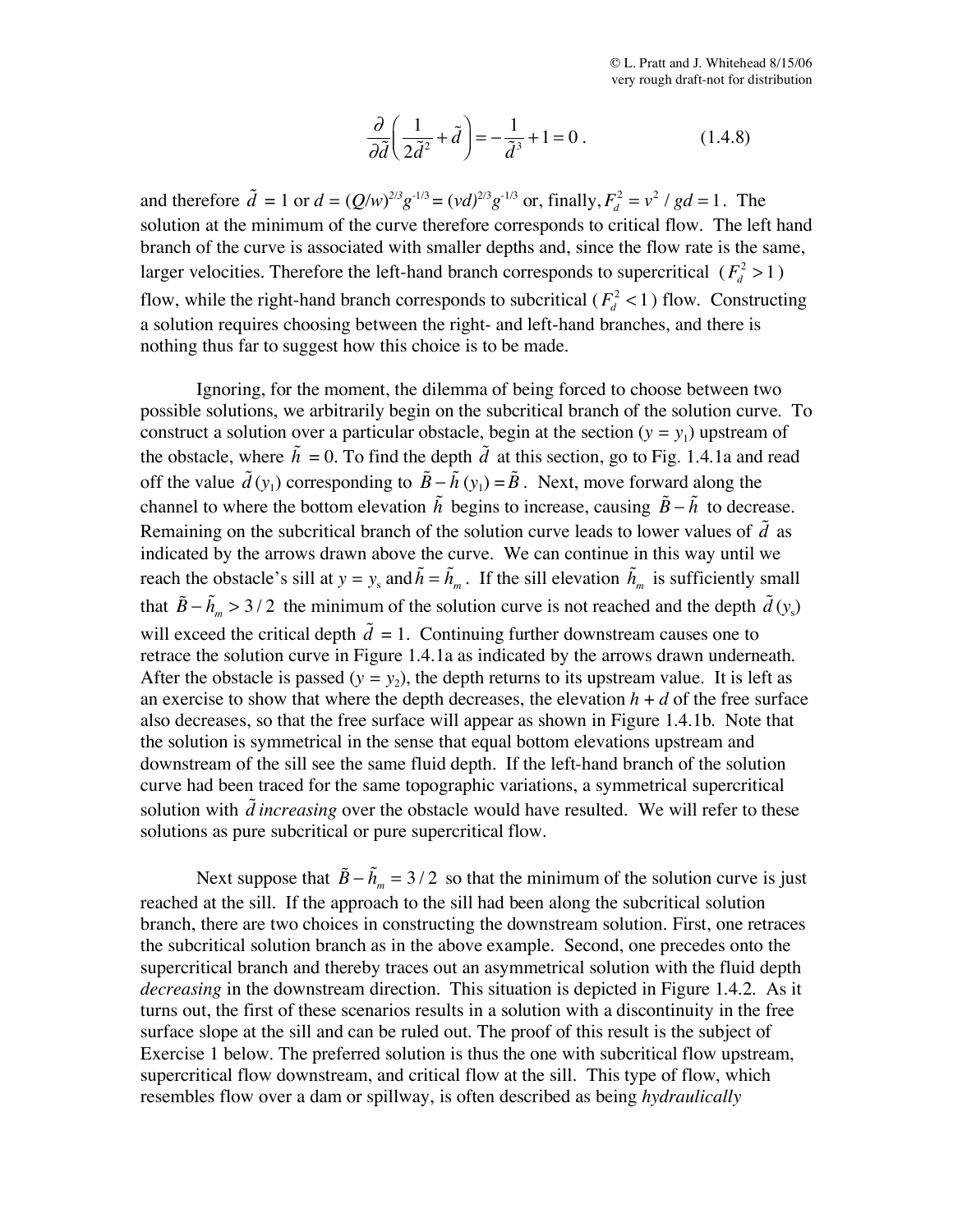*controlled.* The meaning of the term 'control' will soon become apparent. For now, we simply note that small disturbances generated downstream of the sill are unable to propagate upstream. The subcritical flow upstream of the sill is therefore immune to weak forcing imposed downstream of the sill.

It is also natural to ask what happens when  $\tilde{B} - \tilde{h}_m < 3/2$ , in which case no solution exists at the obstacle's crest. This situation occurs when the energy  $\tilde{B}$  is insufficient to allow the fluid to surmount the obstacle. For example, one might start with the hydraulically controlled flow described above and raise the elevation of the sill a small amount, creating a small region about the sill for which no steady solution exists. Under these conditions a time-dependent adjustment must take place leading to a new upstream flow with a larger  $\tilde{B}$  ( =  $B(gQ/w)^{-2/3}$ ). This process is known as *upstream influence* and will be illustrated further in Sections 1.6 and 1.7. As we shall show, the value of  $\tilde{B}$  has altered the minimal amount required to allow the flow to continue, implying that the new steady state is hydraulically controlled. Note that the change can be affected by increasing the Bernoulli function *B* or by decreasing the transport *Q*. Upstream influence over these quantities is an essential aspect of hydraulic control.

So far, we have constructed various solutions by fixing the energy parameter  $\tilde{B}$ and varying the sill height of the topography. For a different perspective, consider the family of solutions obtained for a fixed topography by varying  $\tilde{B}$  . Figure 1.4.3 shows the free surface profiles of the solutions over an obstacle of unit dimensionless height. Each value of  $\tilde{B}$  shown is associated with two solutions, one having supercritical and one subcritical flow upstream of the obstacle. For  $\tilde{B} > 2.5$  the curves are the symmetrical, purely sub- or supercritical solutions discussed before. For  $\tilde{B} = 2.5$  the two solutions intersect each other at the sill; one of these is the hydraulically controlled solution discussed above and the other, its mirror image, is supercritical upstream and subcritical downstream of the obstacle. For  $\tilde{B}$  < 2.5 the solutions are not continuous across the sill.

The asymmetrical solution that is supercritical upstream and subcritical downstream of the sill is unstable and probably unrealizable in most laboratory or field settings. A heuristic demonstration of the instability can be made through consideration of a small-amplitude disturbance imposed on the flow at the sill (Figure 1.4.4). This disturbance may be synthesized using the two linear wave modes of the system, which propagate at speeds  $v-(gd)^{1/2}$  and  $v+(gd)^{1/2}$ . Since the slower wave propagates in the downstream direction *upstream* of the sill and in the upstream direction *downstream* of the sill, any energy carried in the slower mode will become focused and amplified at the sill. This situation will henceforth be referred to as the *shock forming instability*.

Some insight into the special requirements for the permissible location of critical flow can be gained through a consideration of the physics of resonance in a linear system. In general, an external force that translates along the channel with speed  $c<sub>F</sub>$  tends to excite waves that have phase speed  $c_F$ . The efficiency of the excitation depends on how well the spatial structure of the disturbance projects on the free wave in question. In the steady,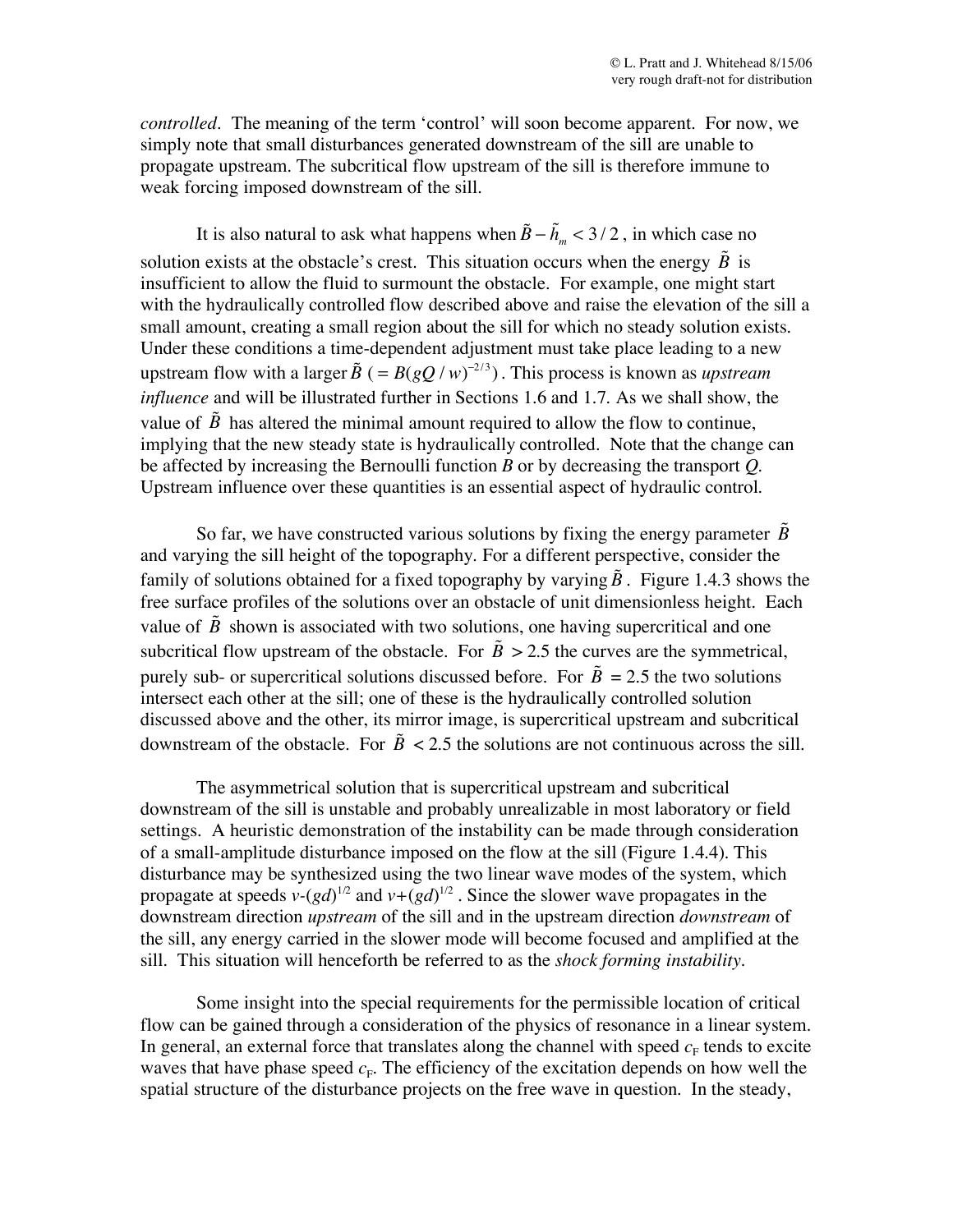shallow flow under consideration, the forcing is due to the bottom topography (or width variations) and is clearly stationary. Therefore, resonant excitation can only occur when the wave in question is itself stationary; that is, the flow must be critical. Since the topography and flow have been constrained to vary gradually in the *y*-direction, the spatial structure of the forcing projects perfectly onto the wave. All of this implies that a steady critical flow cannot exist in the presence of forcing, a statement consistent with (1.4.3). Unless the forcing is zero (i.e.  $\partial h / \partial y - (d / w) \partial w / \partial y = 0$ ), the steady flow becomes singular. The reader might wonder why such behavior does not occur in connection with well-known stationary disturbances such as mountain lee waves. The answer is that such disturbances have finite wavelengths and are therefore nonhydrostatic. The significance of a lack of long-wave character is that the waves are dispersive, meaning that energy propagates at a different speed than phase. Thus the terrain may excite stationary waves, but radiation of energy away from the terrain limits local growth. Long gravity wave disturbances are characterized by equal phase and energy propagation (group) speeds.

If it is known in advance that the flow is hydraulically controlled, one can derive a transport or 'weir' relation that facilitates measurement of the volume transport. The goal is to monitor the discharge through measurements of the free surface elevation at some convenient location upstream of the control section. The procedure circumvents the need to directly measure the fluid velocity. Oceanographers would like to apply the same methodology to deep overflows, allowing them to avoid expensive and technically difficult velocity measurements. In such cases the deep flow is bounded above by an isopycnal (constant density) surface and the goal is to relate the deep transport to the elevation of this surface at some upstream location.

Derivations of weir formulas begin at the control section, where the flow is critical, and use conservation volume flux and energy in order to link conditions there to those at the monitoring location. As an example, consider a reservoir of width  $w_1$  that drains across a sill of width  $w_s$ . The condition of criticality  $v_c = (gd_c)^{1/2}$  at the sill can be used to write the volume transport  $Q = v dw$  as  $g^{1/2} d_c^{3/2} w_s$ . Equating energy and volume transport at the reservoir  $y = y_1$  and sill sections leads to

$$
\frac{v_1^2}{2} + gd_1 = \frac{v_c^2}{2} + gd_c + gh_m, \qquad (1.4.9)
$$

and

$$
v_1 d_1 w_1 = v_c d_c w_s. \tag{1.4.10}
$$

Eliminating the velocities by combining these relations and using the critical condition leads to

$$
\frac{3}{2} \left( \frac{gQ}{w_s} \right)^{2/3} - \frac{Q^2}{2d_1^2 w_1^2} = g(d_1 - h_m) = g\Delta z, \qquad (1.4.11)
$$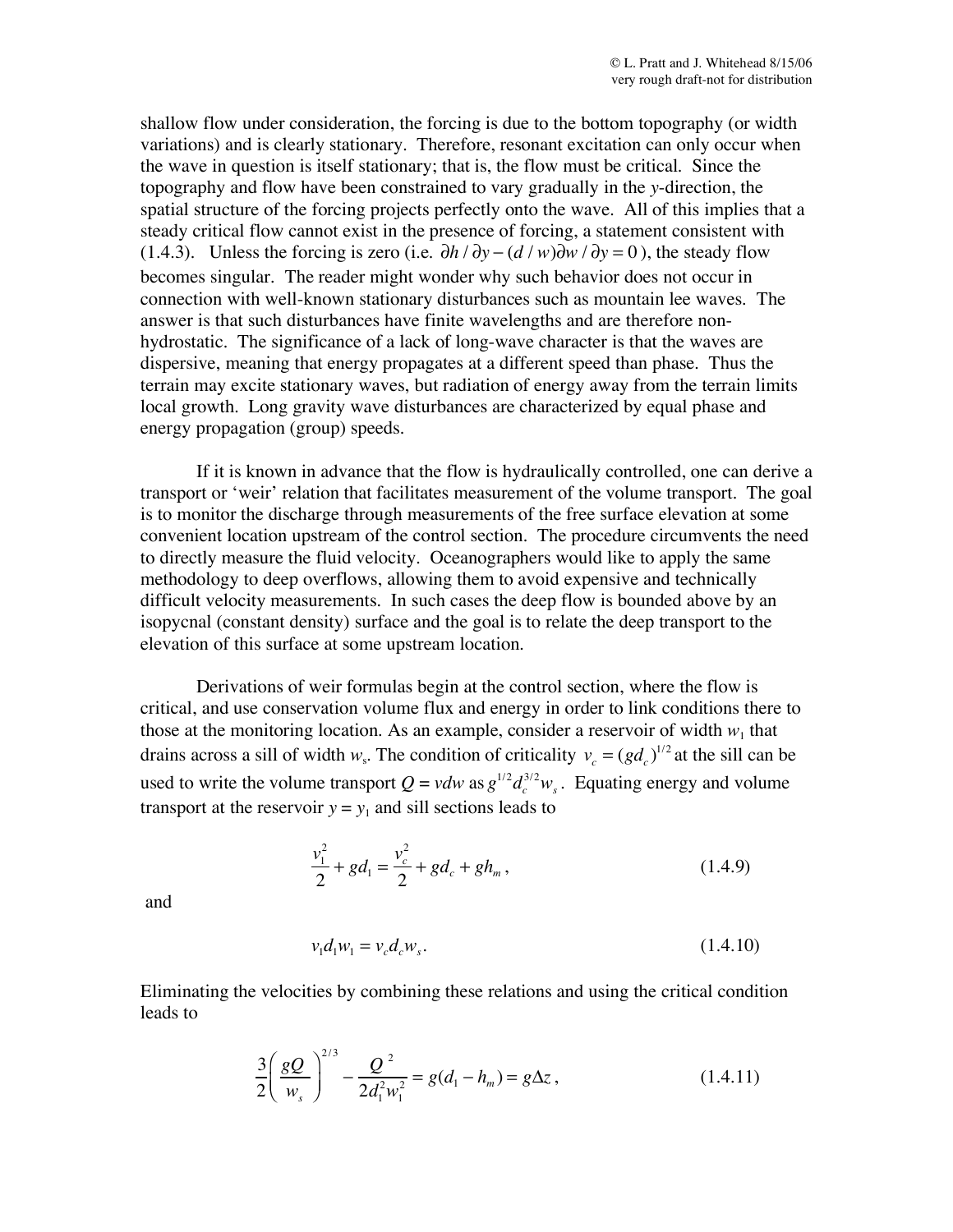where  $\Delta z$  is the difference in elevation between the free surface at  $y = y_1$  and the sill. Measuring  $\Delta z$  and  $d_1$  allows Q to be determined from the above formula. In many cases,  $y_1$  can be chosen in a location where the depth  $d_1$  or width  $w_1$  is sufficiently large that the second term on the left-hand side can be neglected, resulting in the approximation

$$
Q = \left(\frac{2}{3}\right)^{3/2} w_s g^{1/2} \Delta z^{3/2} \,. \tag{1.4.12}
$$

For the reduced gravity analog of the current model, weir formulas would permit the calculation of volume transport based on the interface elevation upstream of the critical section.

Although equation (1.4.11) was motivated by the practical necessity of measuring volume flux, it has a deeper meaning that bears on the concept of hydraulic control. In a controlled state, there is a fixed relationship between the parameters governing the flow, in this case  $Q$  and  $\Delta z$ , and the geometrical parameters describing the control section, in this case the sill height  $h_{m}$ . For non-controlled solutions no such relationship exists, implying that one has more freedom to manipulate these flows. We will elaborate on this point further. In addition, it is easy to show that critical flow is associated with a number of variational properties of steady flows. For fixed *Q* and *h,* the energy *B* of the flow is minimized over all possible values of *d,* which can be seen from Figure 1.4.3 or from taking  $\partial B / \partial d = 0$  in (1.4.6). Similarly, it can be shown that for fixed *B* and *h*, *Q* is maximized over all *d*. Hydraulically controlled solutions thus minimize the energy available at a given volume transport, which is consistent with the idea that the fluid is barely able to surmount the obstacle. In addition, these solutions tend to maximize the transport available at a given energy level.

## Exercises

1) Using l'Hôpital's rule in connection with (1.4.3), derive an expression for the slope of the free surface at a sill under critical flow conditions. You may assume that the channel width is constant. From the form of the result, show that critical flow can occur over a sill  $(d^2h/dy^2 < 0)$  but not a trough  $(d^2h/dy^2 > 0)$ . Also show that a solution passing through a critical state at a sill generally cannot be subcritical (or supercritical) both upstream and downstream of the sill without incurring a discontinuity in the slope of the free surface.

2) Construct a nondimensional solution curve akin to that of Figures 1.4.1 or 1.4.2 for the case of a channel of constant *h* but variable *w*.

- 3) Consider a 100 m-deep reservoir that is drained by spillage over a dam of height 99 m. Both the dam and reservoir have width  $w = 100$  meters. Approximate
	- (a) The volume flow rate from the reservoir.
	- (b) The depth and velocity at the sill of the dam.
	- (c) If you used an approximation to answer (a), estimate the error.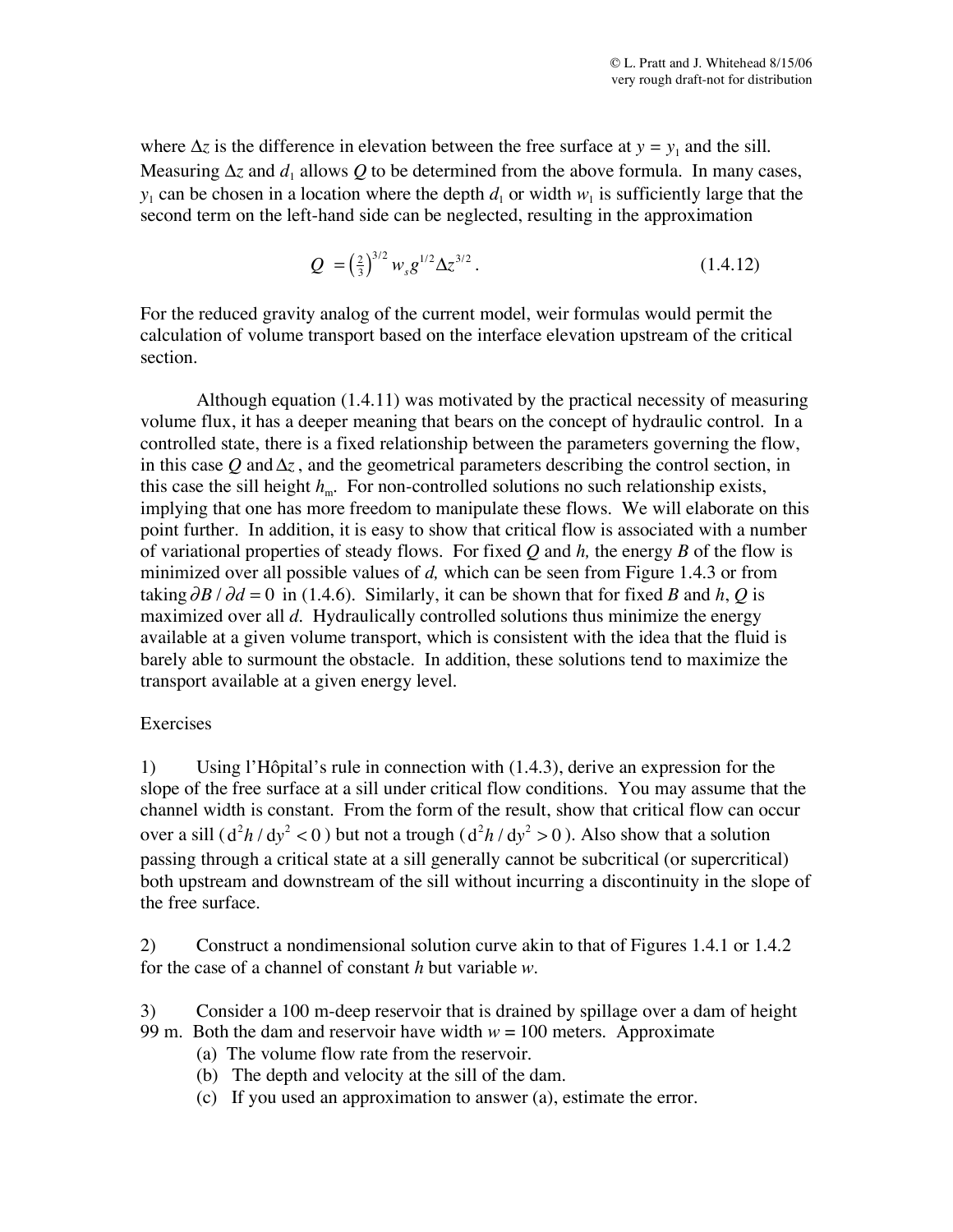4) Suppose that the channel has a triangular cross-section. The width *w* at any *z* is given by

$$
w(z) = 2\alpha(z - h(y))
$$

where  $h(y)$  is the elevation of the bottom apex. The along channel velocity  $v$  and surface elevation are independent of *x*.

(a) Taking  $h =$  constant, find the speed of long surface gravity waves in the channel.

(b) For steady flow, formulate a solution curve like that of Figure 1.4.1a or 1.4.2a showing how the fluid depth varies with *h*.

(c) Show that the condition obtained at the extrema of the curve is the critical condition found in part (a).

(d) Write down the weir formula for the case in which the fluid originates from an infinitely deep reservoir and spills over a sill.

## **Figure Captions**

1.4.1 (a) Plot of equation (1.4.1), with arrows indicating the route traced out by a subcritical solution. (b) Profile of a subcritical solution corresponding to the trace shown in (a).

1.4.2 Similar to Figure 1.4.1, but now showing a trace of a hydraulically controlled solution.

1.4.3 Free surface profiles for flow with different values of  $\tilde{B}$  over the same obstacle.

1.4.4 Conditions leading to the shock forming instability. The flow supports two linear waves with speeds  $v + (gd)^{1/2}$  and  $v - (gd)^{1/2}$ . In the supercritical-to-subcritical transition shown, the latter propagate towards the critical sill section from both upstream and downstream (wavy arrows).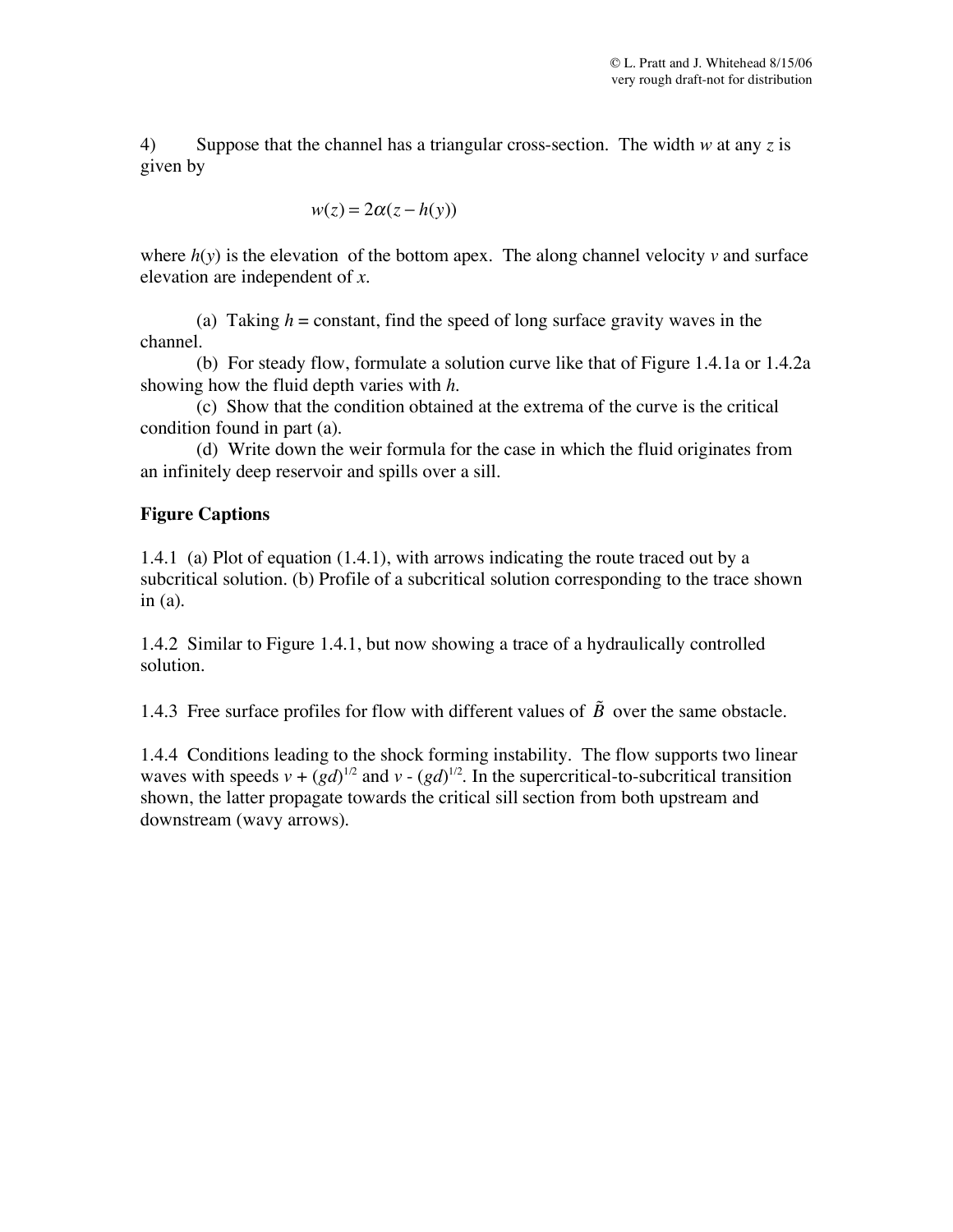



Figure 1.4.1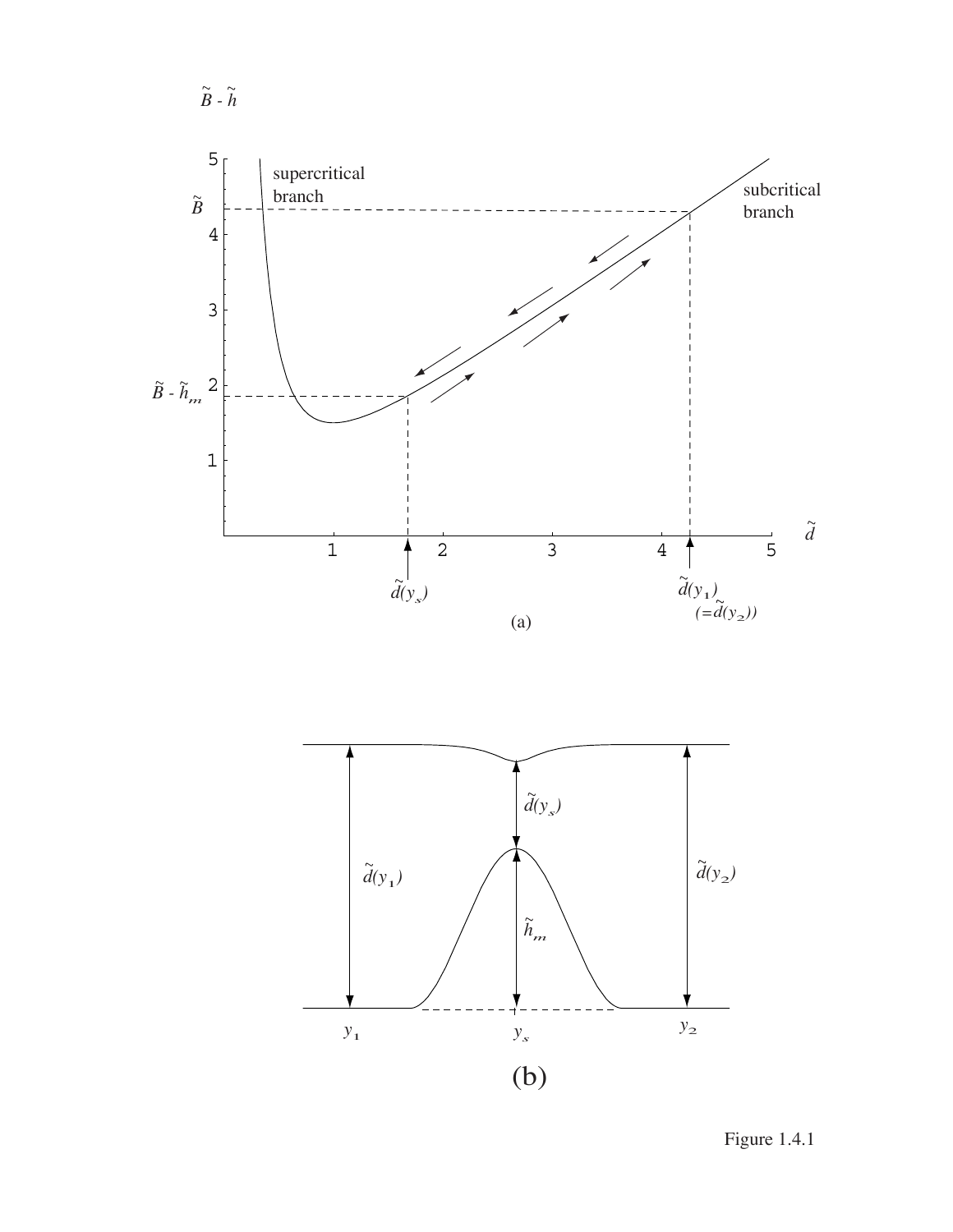



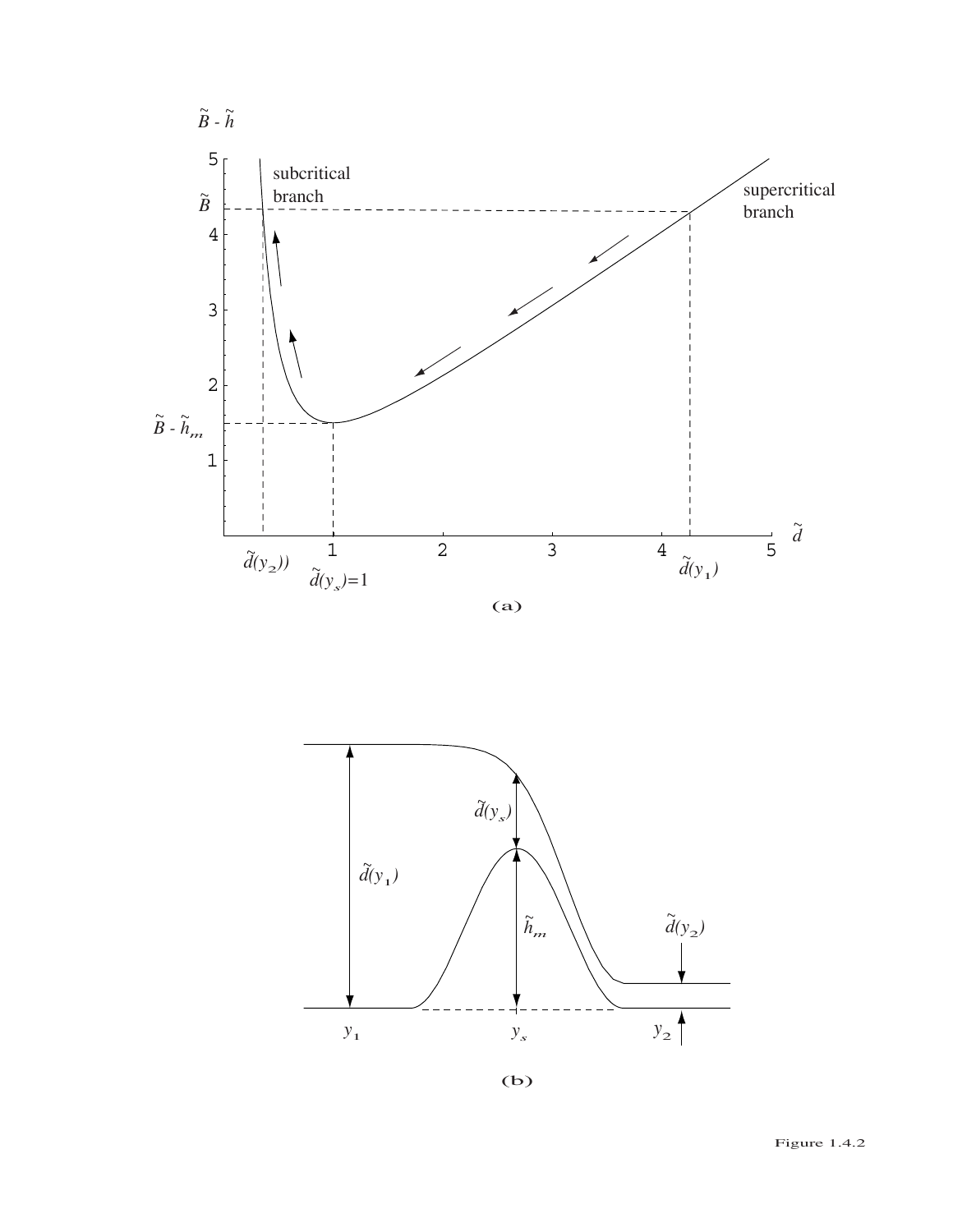

Figure 1.4.3